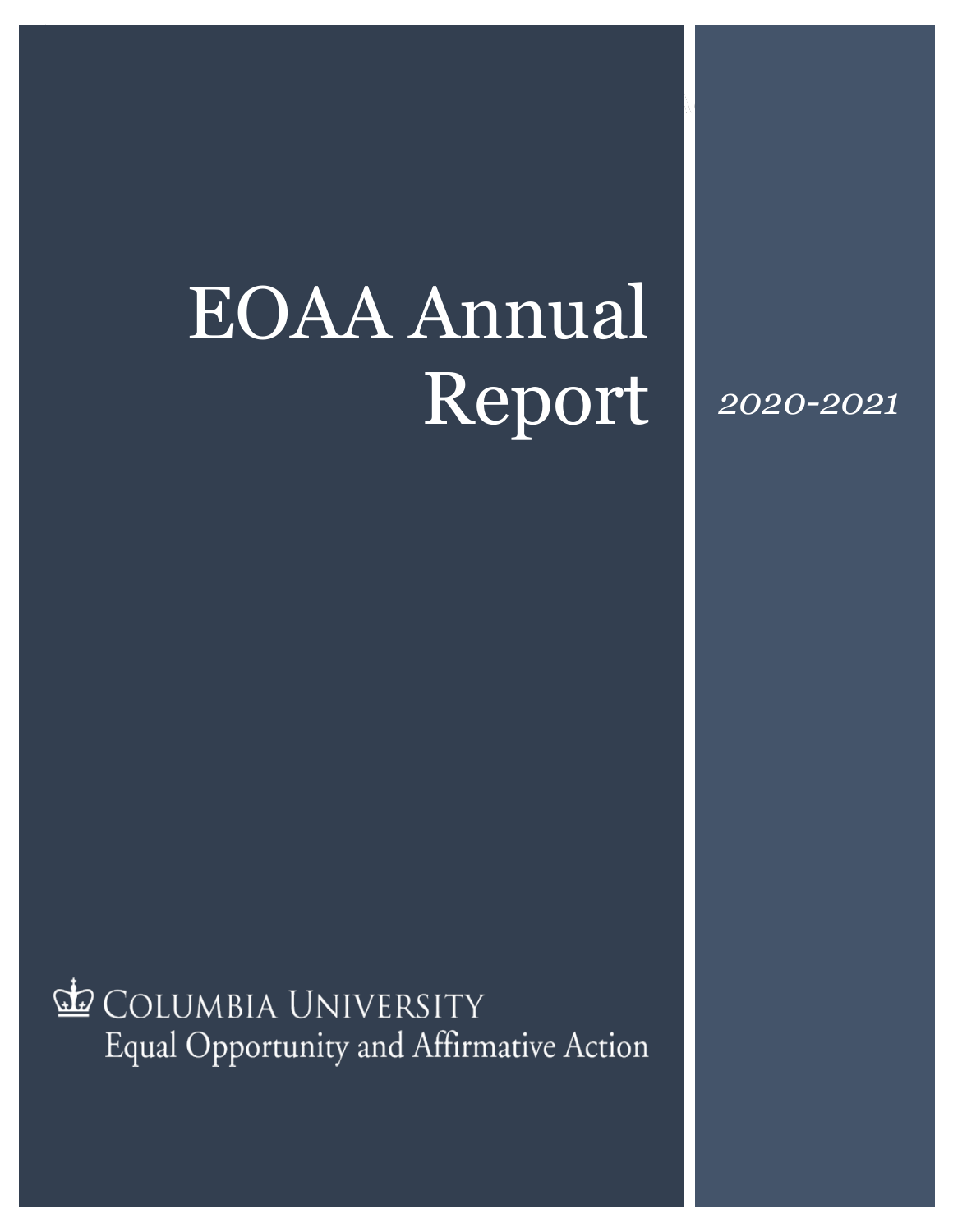## **COLUMBIA UNIVERSITY** OFFICE OF EQUAL OPPORTUNITY & AFFIRMATIVE ACTION

## 2020-2021 ACADEMIC YEAR ANNUAL REPORT

## **TABLE OF CONTENTS**

| Title IX & Gender-Based Misconduct Cases: Complainant/Reporter 15 |
|-------------------------------------------------------------------|
|                                                                   |
|                                                                   |
|                                                                   |
|                                                                   |
|                                                                   |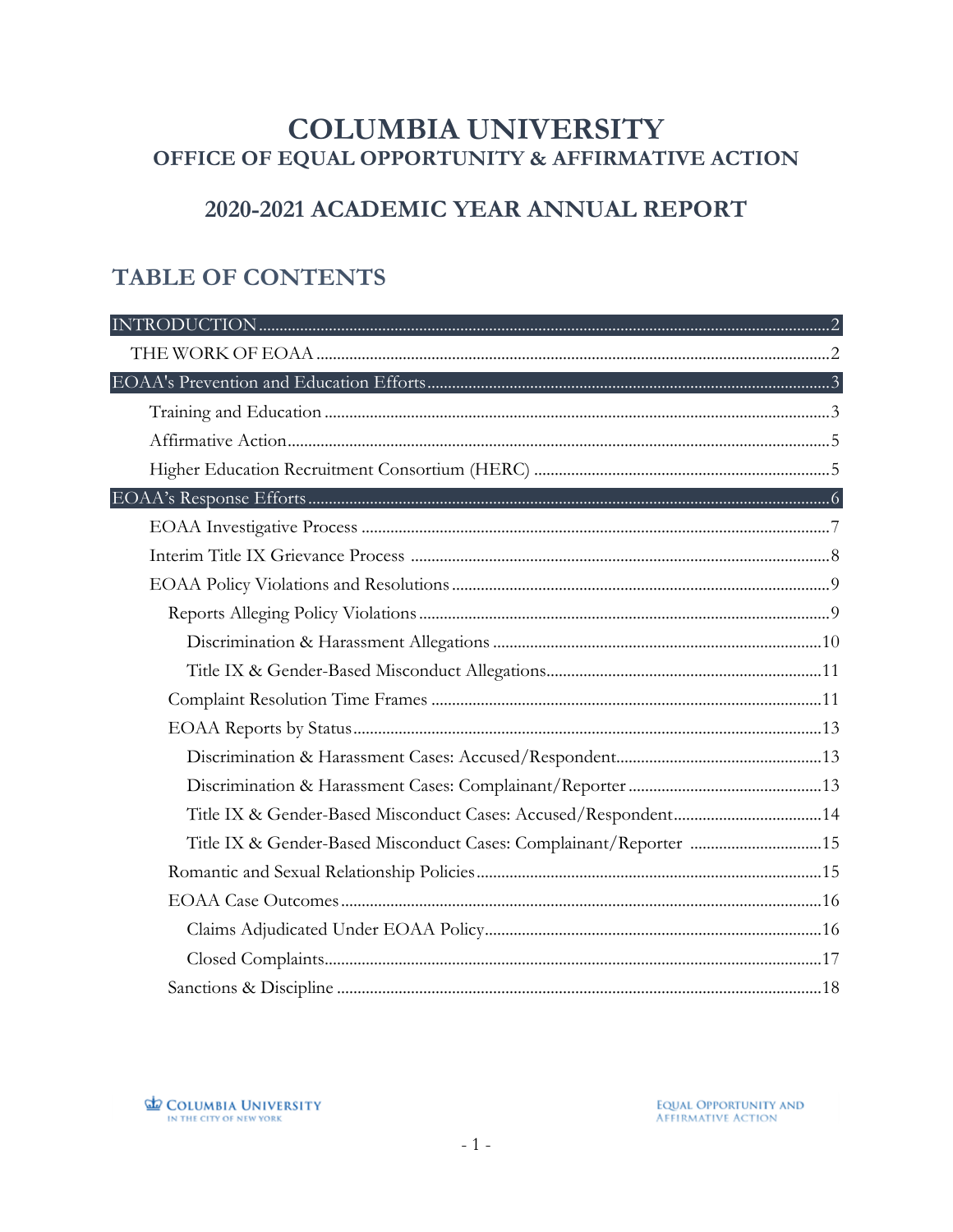# <span id="page-2-0"></span>**INTRODUCTION**

The Office of Equal Opportunity and Affirmative Action ("EOAA") is responsible for preventing discrimination and harassment and responding to and resolving reports of alleged misconduct. With offices on the Morningside and Columbia University Irving Medical Campuses, EOAA is here to help make Columbia University a world-class institution where our community members can thrive.

We do this by monitoring compliance with policies and laws that ensure equal opportunity for faculty, staff, and students; addressing University employees' (including students acting in an employee capacity) and third-parties' conduct; promoting best-practices in hiring; and serving as the University's Compliance Office for Section 504 of the Rehabilitation Act and other equal opportunity, nondiscrimination, and affirmative action laws. The office is led by Vice Provost Jeri Henry, and she reports directly to University Provost Mary C. Boyce**.** 

This Annual Report provides information and data regarding the Office's work during the 2020– 2021 academic year. In particular, it covers information and data related to:

- The work of the Office to prevent and respond to discrimination, harassment, and genderbased misconduct;
- EOAA's Investigative Process; and
- Reported incidents of discrimination, harassment, gender-based misconduct, and other allegations of EOAA policy violations.

The Annual Report offers the Columbia community clear information about the scope of EOAA's work, including about the type and number of allegations that come to EOAA.

This is the fourth year that the Office has published an Annual Report. Prior years' reports can be found on [EOAA's website.](https://eoaa.columbia.edu/content/annual-eoaa-reports)

# <span id="page-2-1"></span>**THE WORK OF EOAA**

EOAA has overall responsibility for the [University's Non-Discrimination Statement](https://eoaa.columbia.edu/content/non-discrimination-statement-and-policies) and EOAA Policies & Procedures. This includes the University's Duty to Report and Duty to Act Policies, and [Policies on Romantic and Sexual Relationships.](https://eoaa.columbia.edu/content/romantic-and-sexual-relationships) These policies will be referred to throughout the Annual Report as "EOAA Policies."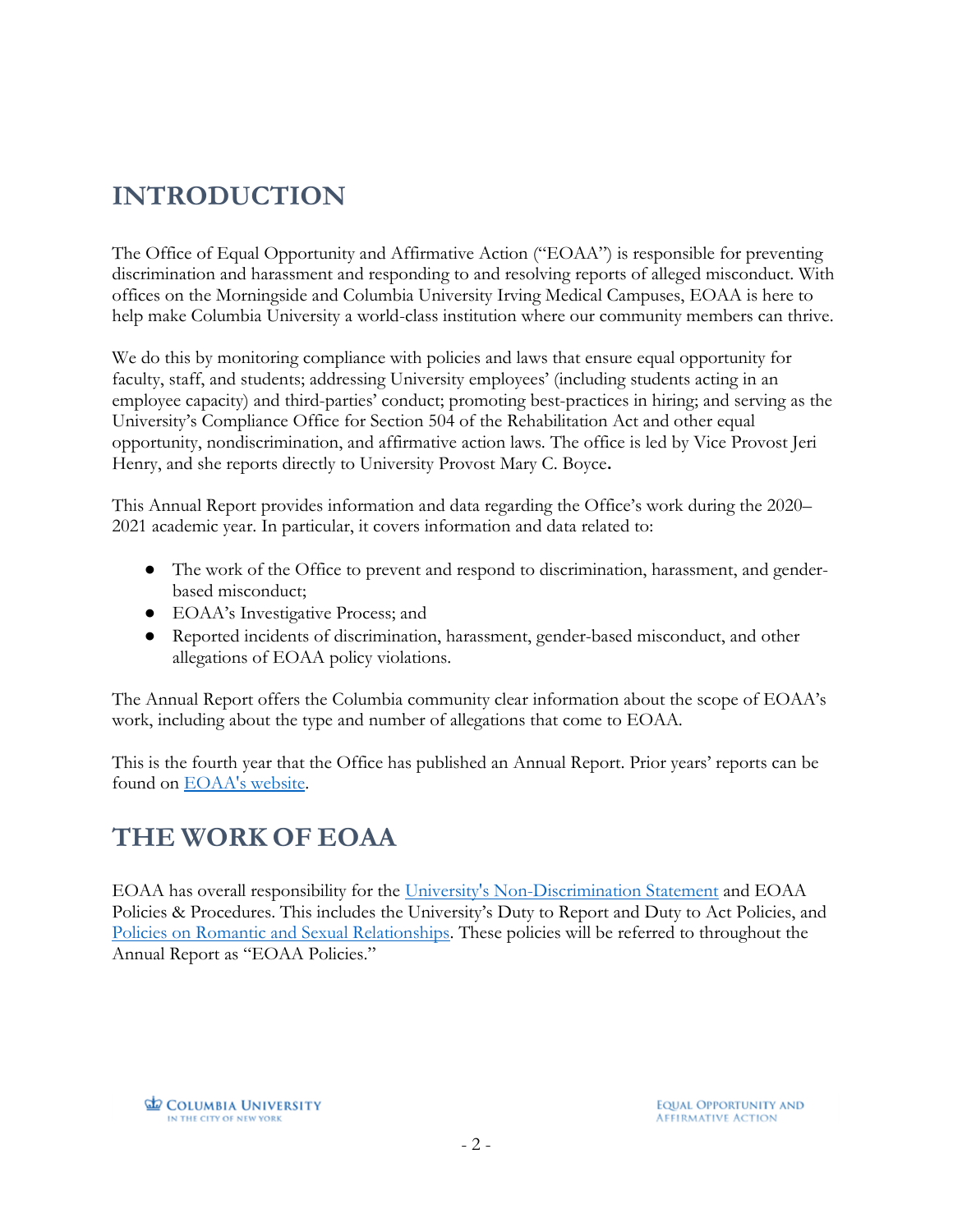# <span id="page-3-0"></span>**EOAA's Prevention and Education Efforts**

## <span id="page-3-1"></span>**Training and Education**

The Director of Training and Education leads EOAA's prevention efforts. This work is focused on

educating the Columbia community about EOAA policies and procedures and conduct that is expected and prohibited under University policies and laws prohibiting discrimination and harassment. EOAA consults with departments, programs, and individuals across the University to prevent and respond to discrimination and harassment.

The Office conducts educational programs for faculty and staff throughout the University. EOAA is responsible for ensuring that all faculty and staff receive training in accordance with



applicable federal, state, and local laws governing discrimination, harassment, and gender-based misconduct.

During the 2020-2021 academic year, EOAA developed and delivered programs for the University community about relevant laws, policies, and the mission of EOAA. Topics addressed included discrimination, sexual harassment, gender-based misconduct, mandatory reporting, relationship policies, and best practices for search committees in recruiting and retaining a diverse faculty and staff.

Our work this year was seamlessly conducted online. This included:

- Asynchronous programming delivered through Enterprise Learning Management ("ELM");
- Live online group programs with students, faculty and staff via Zoom; and
- Live online individual one-on-one educational interventions with faculty and staff via Zoom.

In the 2020–2021 academic year, EOAA conducted 71 individual programs that reached 3,042 faculty, staff, and students -- a 112% increase over last year.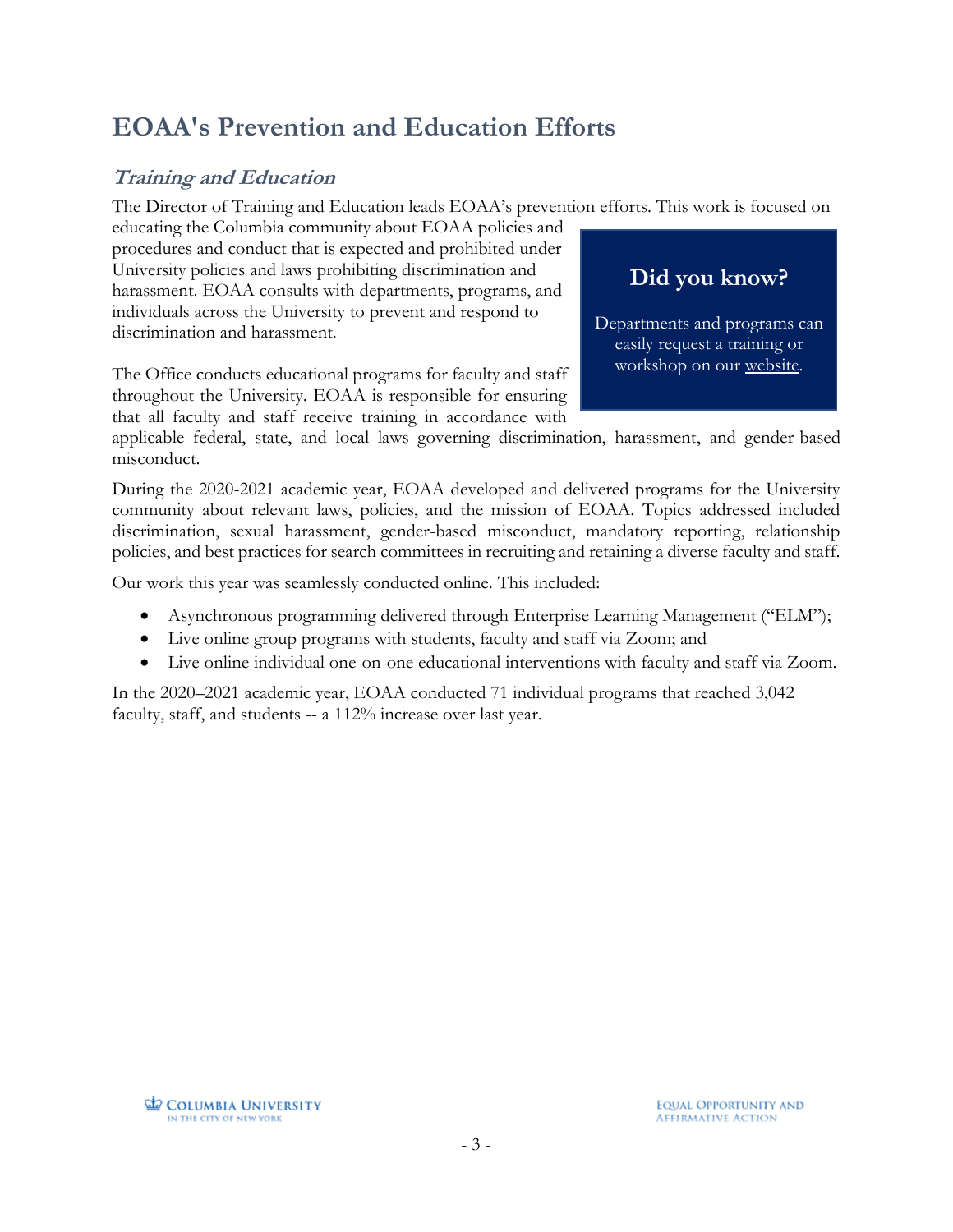

Our asynchronous online programming delivered through ELM reached more than 31,000 personnel including faculty, staff, researchers, librarians, and undergraduate and graduate student workers. These trainings and briefings included the Faculty and Researchers Briefing, the Columbia Teaching and Research Assistant Guide, and the annual Anti-Sexual Harassment training in compliance with New York State and New York City law ("NYASH").

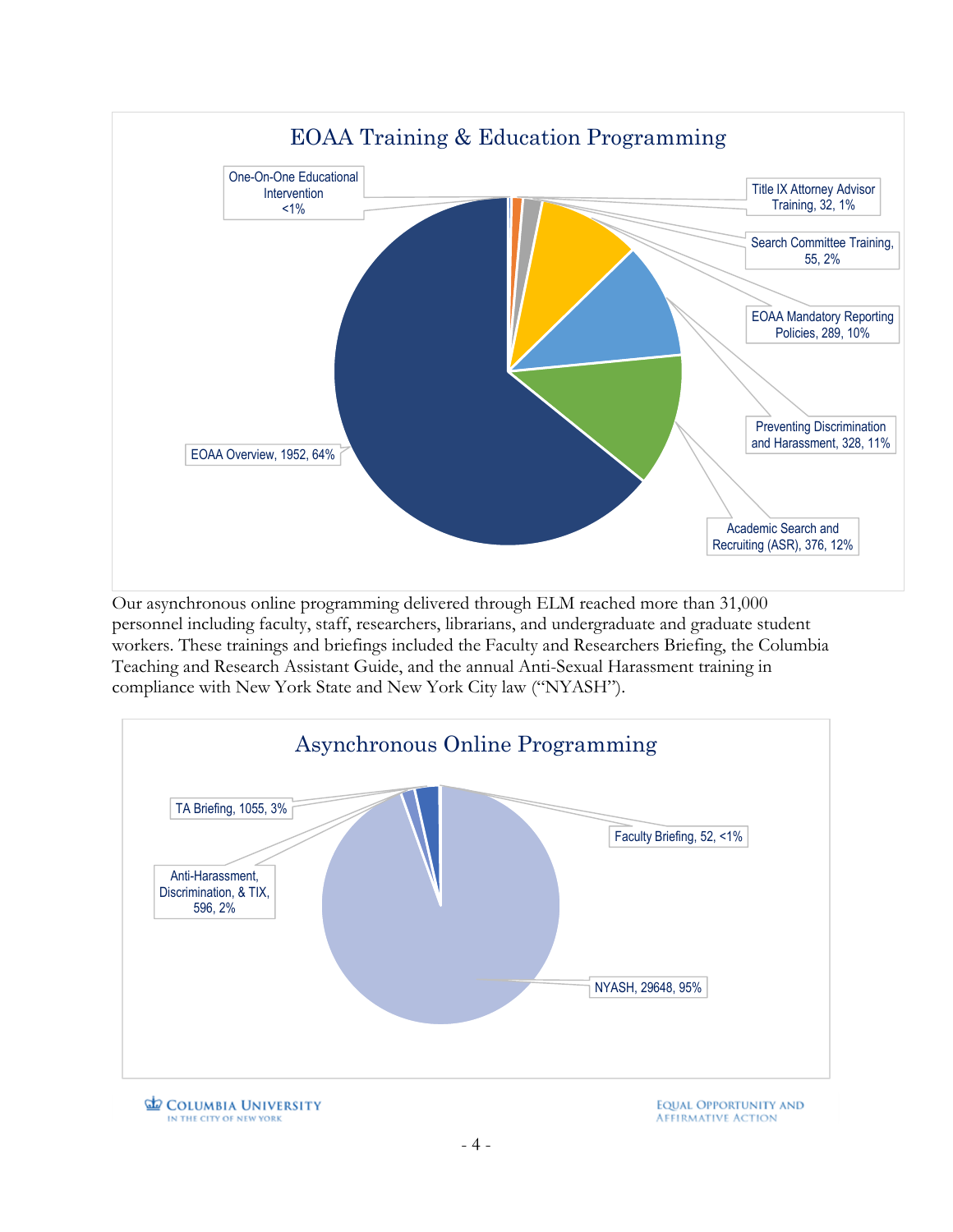#### <span id="page-5-0"></span>**Affirmative Action**

Our Affirmative Action work is led by EOAA's Senior Associate Director. EOAA collaborates with departments and programs to achieve the University-wide goal of attracting and retaining a diverse faculty and staff across all our schools. We assist departments with creating hiring plans that acknowledge and account for organizational and structural bias, provide tools to search committees, including department demographic data and candidate pool availability, offer support for applicant evaluation and interview metrics, and work with departments to help build and develop candidate pipelines.

In June 2021, EOAA launched its new Interfolio based Applicant Tracking System, Academic Search and Recruiting (ASR). Within less than one month, 5,707 users accessed the system and 45 searches were opened. EOAA provided training and drop-in sessions for ASR users, and conducted individual and department-wide meetings to introduce ASR to stakeholders. We upgraded the Affirmative Action clearance process which now runs three times a day allowing for streamlined hiring, created a new EEO note that identifies the full name of the selectee, department, position title, and position number and rank, and created an Affirmative Action clearance report for academic appointments. Collectively, these efforts create a more seamless process for departments and has significantly improved access for applicants.

## <span id="page-5-1"></span>**Higher Education Recruitment Consortium (HERC)**

EOAA is also the home of Metro New York and Southern Connecticut Higher Education Recruitment Consortium (HERC). HERC is a non-profit coalition of colleges, universities, hospitals, research labs, government agencies, and related non- and for-profit organizations committed to diversifying the pipeline of faculty, staff, and executives in academia. HERC supports its member institutions in recruiting and retaining outstanding and diverse employees.

The MNYSC HERC is composed of over 30 local colleges, universities, community colleges, research institutions and medical schools. The MNYSC HERC was formed in 2008 and, as the lead institution, Columbia serves as a hub for local institutions of higher education both public and private, large and small, research universities to community colleges to improve the diversity of faculty and staff.

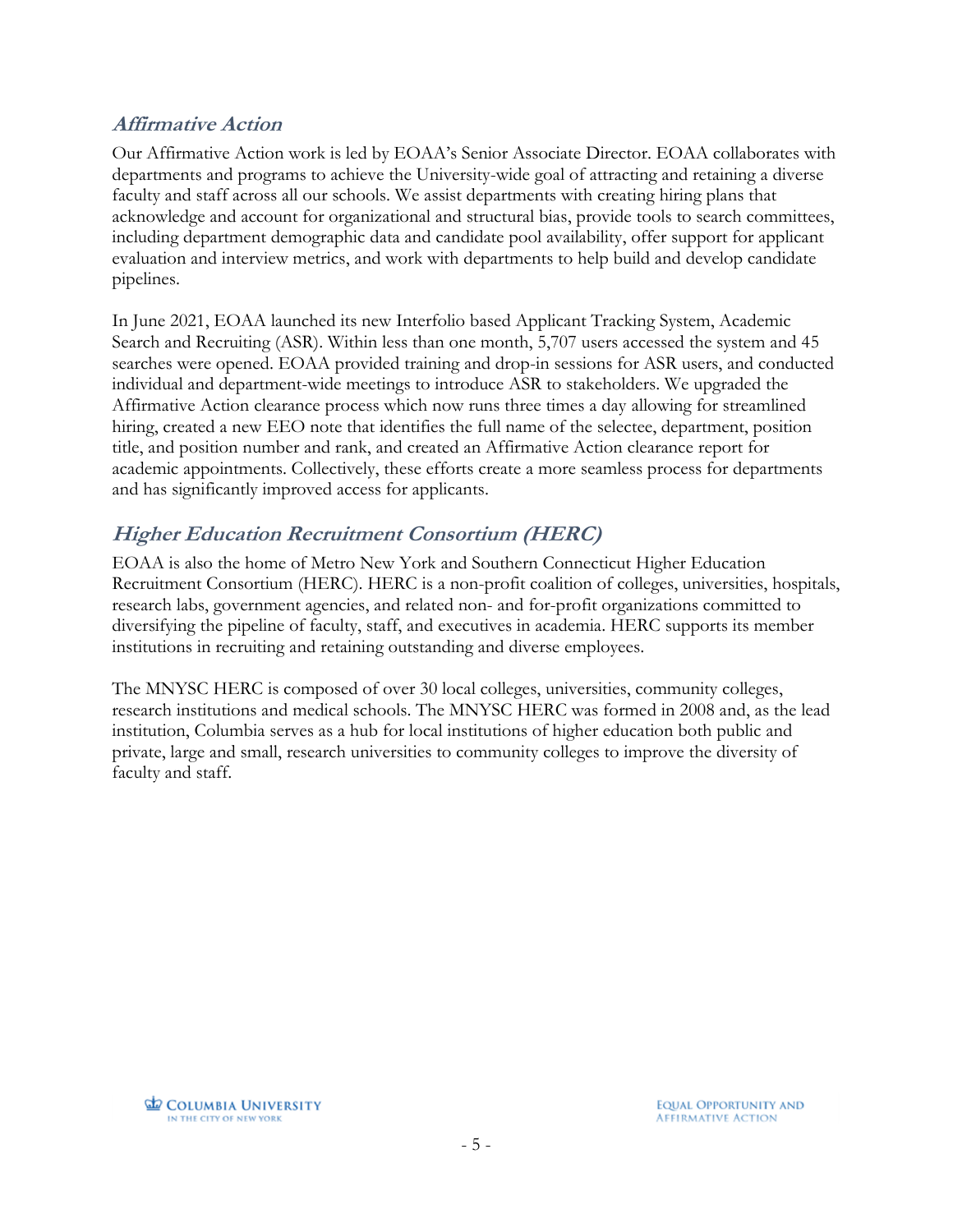# <span id="page-6-0"></span>**EOAA's Response Efforts**

EOAA receives and responds to reports where the individual accused of alleged misconduct (the Respondent) is a member of the faculty, staff or is a third-party affiliate. Third-party affiliates include contracted workers, University vendors, alumni, field placement supervisors, and individuals or organizations with whom Columbia partners.

The Director of Investigations leads the response side of EOAA's work. The investigative team includes four investigators and an administrative manager of investigations. The investigators serve as neutral fact-finders and facilitate informal resolutions. They conduct formal investigations and assess possible violations of University policy when allegations of discrimination, harassment, gender-based misconduct, or other EOAA Policy violations are made. The Administrative Manager of Investigations conducts a majority of the initial intake and manages ongoing cases, ensures that incoming complaints receive prompt attention, and provides updates to Complainants and Respondents.

All investigators and other members of EOAA's team receive specialized training related to proper investigative methods and the subject matters under the purview of EOAA. Specifically, in the past academic year, EOAA received training on relevant laws and regulations, including Title IX; investigative techniques; New York State's Enough is Enough law; and combatting bias in the investigative process.

On August 14, 2020, EOAA published its revised policies and procedures to comply with changes made to Title IX of the Educational Amendments Act of 1972, the law that prohibits sex discrimination in educational institutions. EOAA also used this update as an opportunity to take a fresh look at all our policies and procedures. EOAA now uses two different sets of procedures: the [EOAA Discrimination & Harassment Procedures](https://eoaa.columbia.edu/sites/default/files/content/docs/EOAA_Investigative_Process.pdf) and the [Interim Title IX Grievance Process.](https://eoaa.columbia.edu/sites/default/files/content/docs/Interim_Title_IX_Grievance_Process.pdf) These infographics provide a detailed outline of how a case progresses through each process.

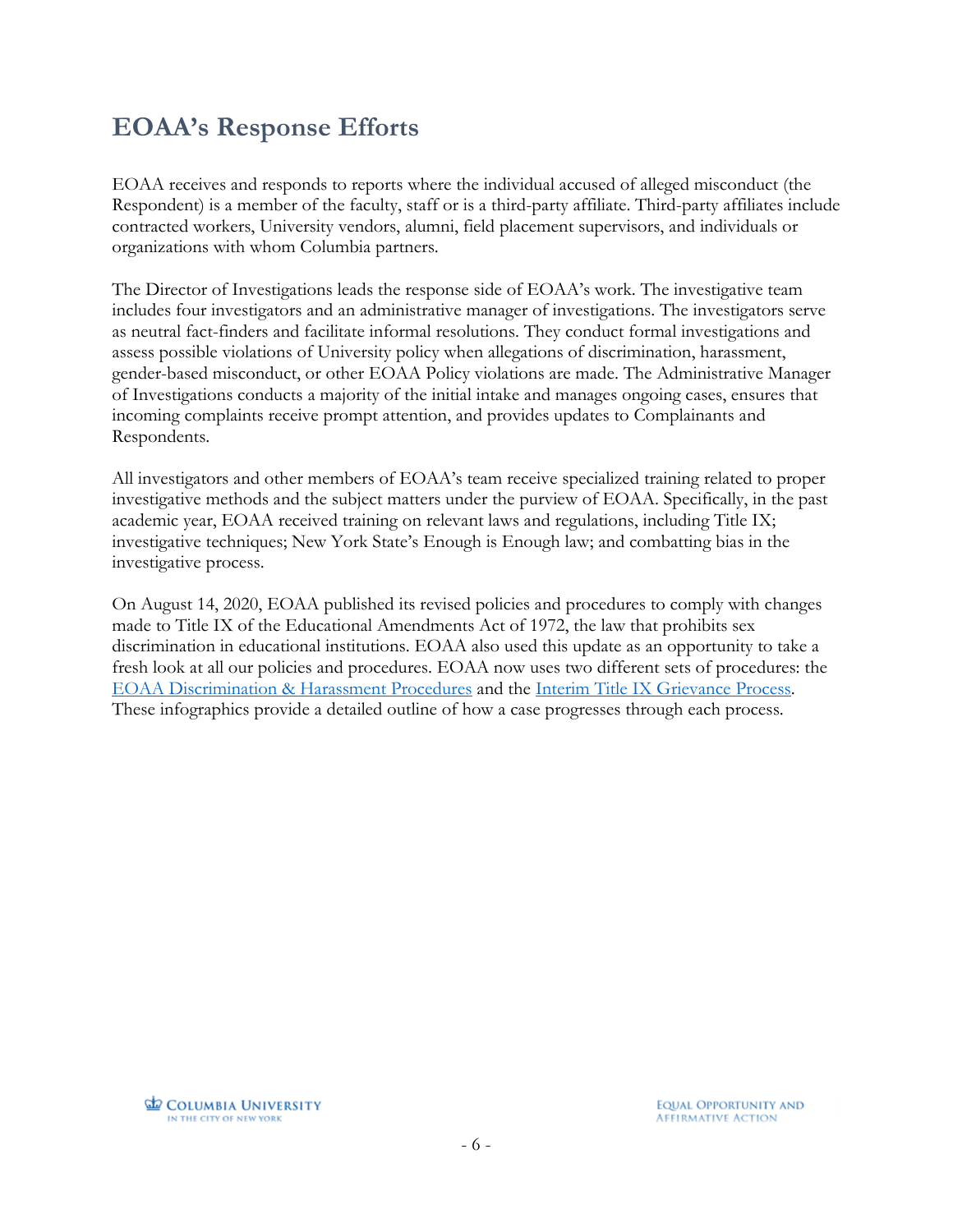<span id="page-7-0"></span>

**L** COLUMBIA UNIVERSITY IN THE CITY OF NEW YORK

**EQUAL OPPORTUNITY AND AFFIRMATIVE ACTION**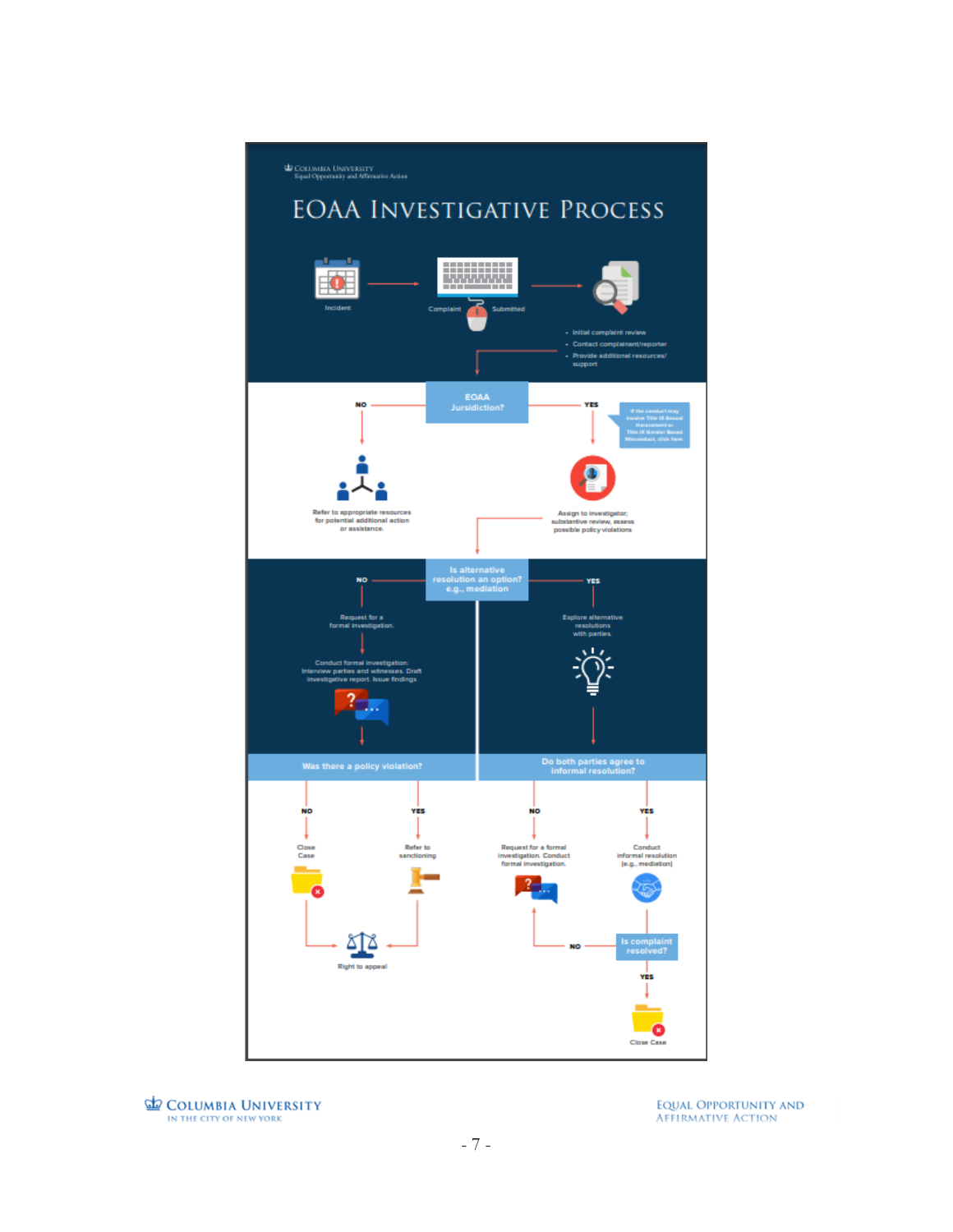

<span id="page-8-0"></span>**Interim Title IX Grievance Process**IN THE CITY OF NEW YORK

**EQUAL OPPORTUNITY AND AFFIRMATIVE ACTION**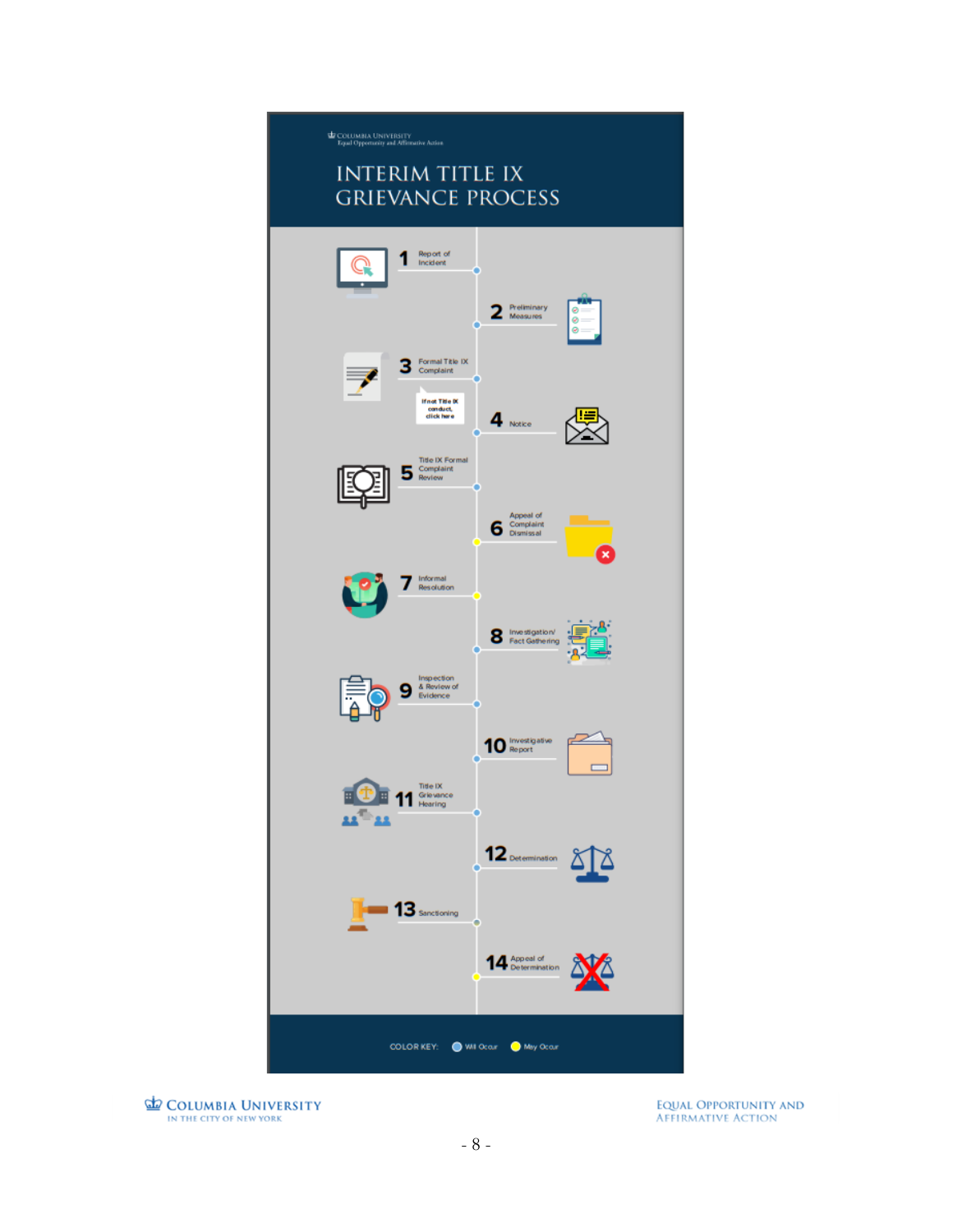## <span id="page-9-0"></span>**EOAA Policy Violations and Resolutions**

The data provided here are in the aggregate and are anonymous. This is to ensure that no information is disclosed that might, directly or indirectly, indicate the identity of any individual who comes to EOAA. It is essential that members of the Columbia community can report concerns or incidents with confidence that the University will not publicize their names or personal information.

## <span id="page-9-1"></span>**Reports Alleging Policy Violations**

In the 2020–2021 academic year, EOAA received a combined total of 429 allegations of discrimination, discriminatory harassment, and gender-based misconduct, a 1.9% increase from the 421 allegations reported in 2019–2020.

Every report received is initially analyzed to determine whether or not it falls within EOAA's jurisdiction. That is, could the conduct described in the report, if substantiated, constitute discrimination, harassment, or gender-based misconduct? Some reports include sufficient detail to make this initial determination while others require our Office to gather additional information to assess.

Many reports EOAA receives fall outside our jurisdiction. Typically, these reports raise a

#### **A Note About Columbia's Duty to Report & Duty to Act Policies**

EOAA has expanded our educational efforts to ensure that faculty and staff understand their reporting obligations and that our entire community understands when, where, and how to report potential incidents of discrimination, harassment, and gender-based misconduct to our Office. Our efforts have been successful. We have seen an increase in the number of reports our Office has received.

We want reporting to be simple. We do not expect reporters or Complainants to evaluate and investigate their allegations. That's our role. And, as a result, many of the allegations we receive fall outside EOAA's jurisdiction. That's why we partner with other offices and departments to work together on the appropriate place and method for resolution. For example, an incident might be reported to EOAA, but require a performance improvement plan with Human Resources or simply a conversation with a supervisor to address the issue.

concern or complaint that does not implicate EOAA Policy. For example, a complaint may involve a dispute between two colleagues or abusive behavior that does not involve discrimination or harassment based on a person's protected class. EOAA typically refers those matters to Human Resources, a Department Chair, or supervisor.

Complainants themselves are an essential driver in our process. A significant number of reports that are closed without further investigation or adjudication are because the Complainant chose not to respond to EOAA, expressly declined to participate, or withdrew the complaint. EOAA does not compel Complainants to participate in any EOAA process.

Reports may include multiple allegations, some that fall under EOAA's jurisdiction and some that do not. EOAA will retain jurisdiction of claims of discrimination, harassment, and gender-based misconduct and partner with other relevant offices to address the non-EOAA allegations.

**COLUMBIA UNIVERSITY** IN THE CITY OF NEW YORK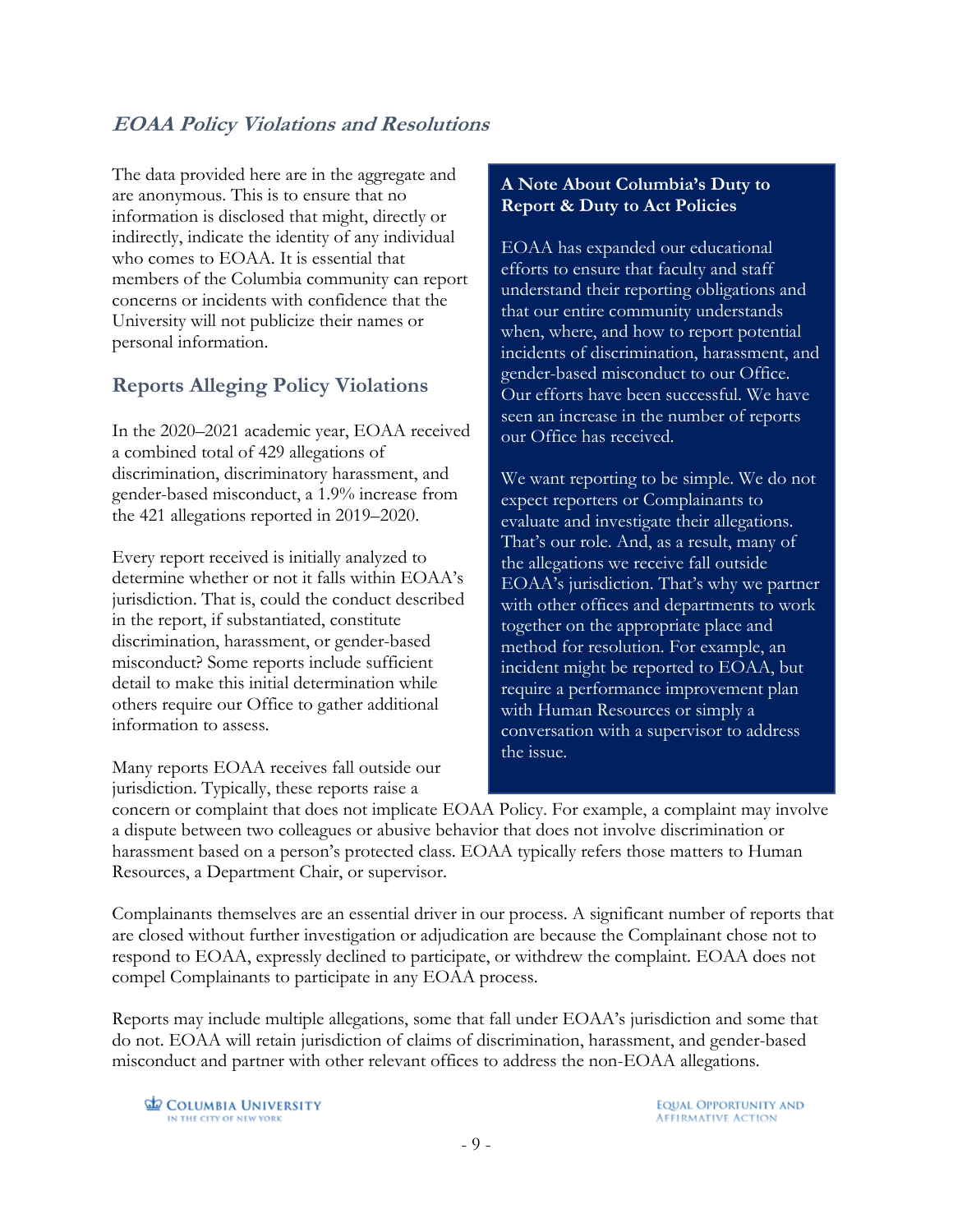Our data counts each claim separately in the chart below (for example, if a single Complainant alleged that a Respondent discriminated on the basis of age, disability, and race, each charge is counted in its individual category). This means that the total number of allegations may be greater than the number of reports received.

<span id="page-10-0"></span>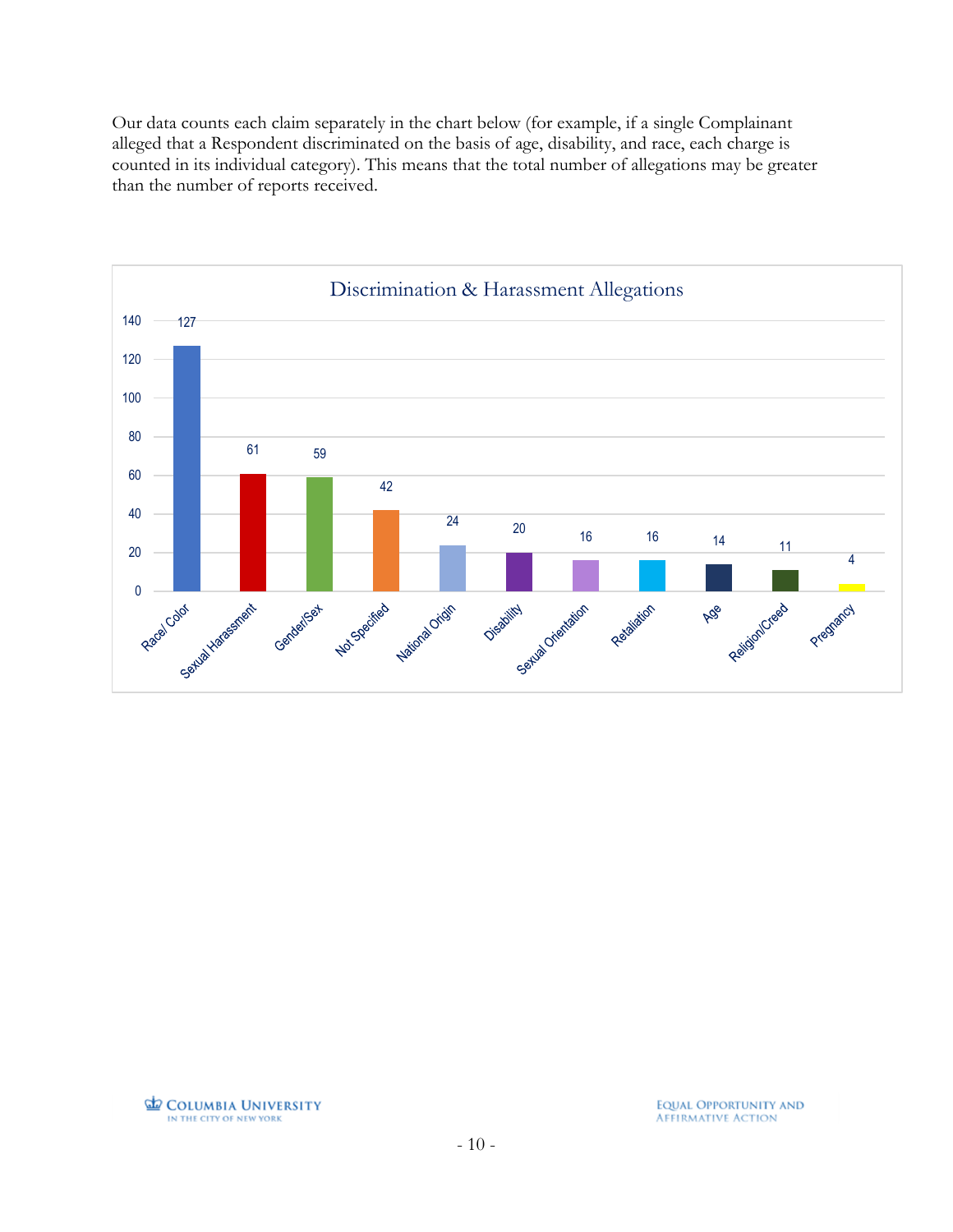<span id="page-11-0"></span>In addition to sexual harassment, gender-based misconduct includes: sexual assault/intercourse; sexual assault/contact; domestic violence, dating violence, sexual exploitation, and stalking. Excluding sexual harassment, there was a 52% increase over the twenty-three (23) reported allegations in 2019-2020. In the 2020–2021 academic year, there were thirty-five (35) allegations of gender-based misconduct (excluding sexual orientation, counted above) and sixty-one (61) allegations of sexual harassment made against faculty, staff, and third-party affiliates.<sup>1</sup>



## <span id="page-11-1"></span>**Complaint Resolution Time Frames**

Eighty percent (80%) of all reports received by EOAA were reviewed and resolved within sixty (60) days of receipt of the allegation(s). <sup>2</sup> That is up from seventy-four percent (74%) percent in the 2019- 2020 academic year. Seventy-four percent (74%) of Title IX and Gender-Based Misconduct cases were resolved within sixty (60) days and 89% were resolved within 120 days.

Several factors affect the time frame for resolving reports of discrimination and harassment, including:

 $\overline{a}$ 

<sup>1</sup> For information about reports of gender-based misconduct involving student respondents, please see the Student Conduct and Community Standard's Annual Report on Gender-Based Misconduct Prevention and Response, available on Columbia's Sexual Respect website ([https://sexualrespect.columbia.edu/reports-and-research\)](https://sexualrespect.columbia.edu/reports-and-research).  $2$  As of June 30, 2021, ten (10) cases were pending.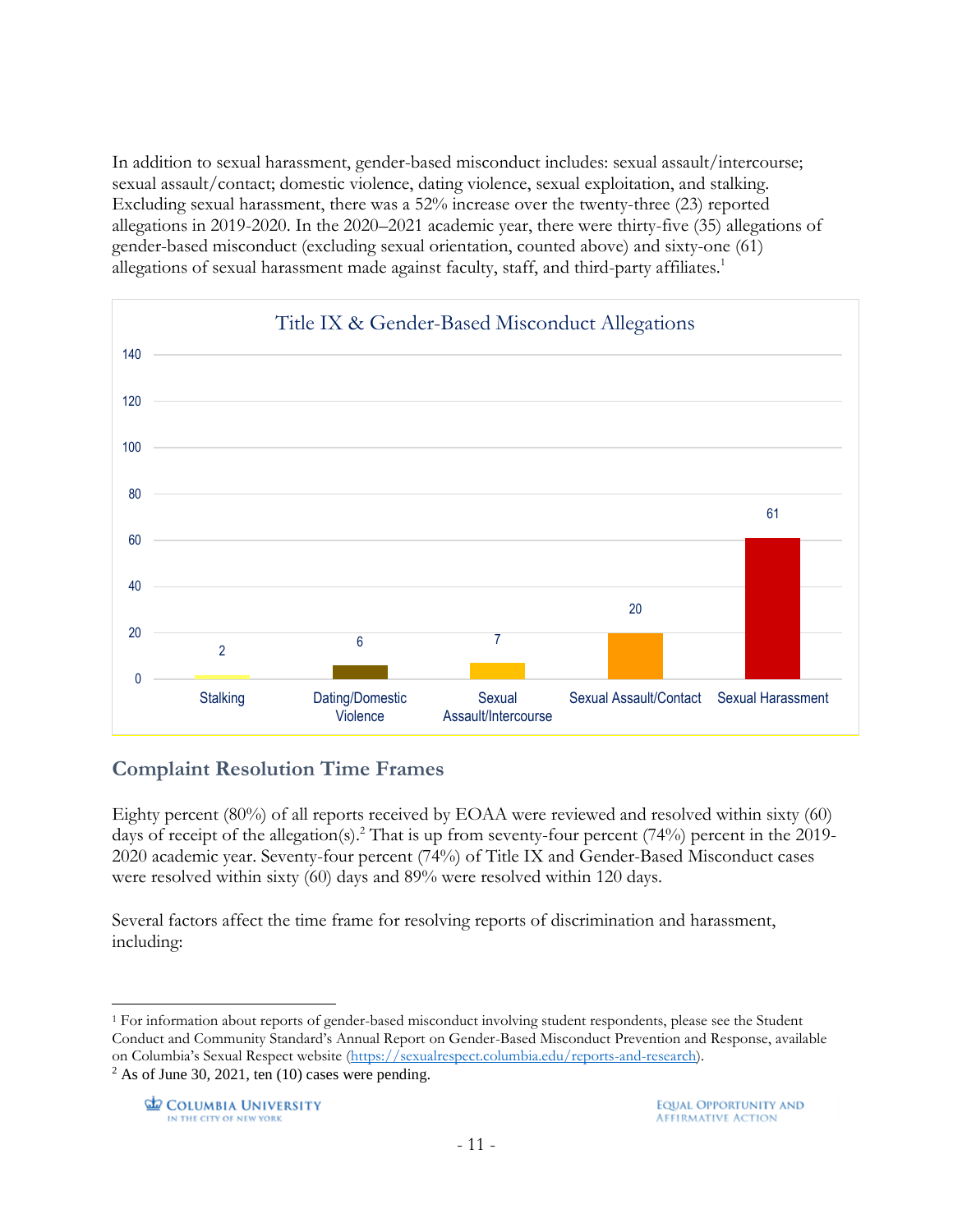- Allowing a Complainant time to determine whether they would like to pursue a complaint with EOAA;
- Working with a Complainant and Respondent on an informal resolution;
- Arranging for interim measures so that all involved individuals are in a safe learning and working environment before proceeding with an investigation;
- Difficulty contacting parties or witnesses (particularly when reports are made prior to summer recess);
- Coordinating with parties' advisors;
- Amending complaints to include additional allegations;
- Large numbers of witnesses or voluminous evidence.

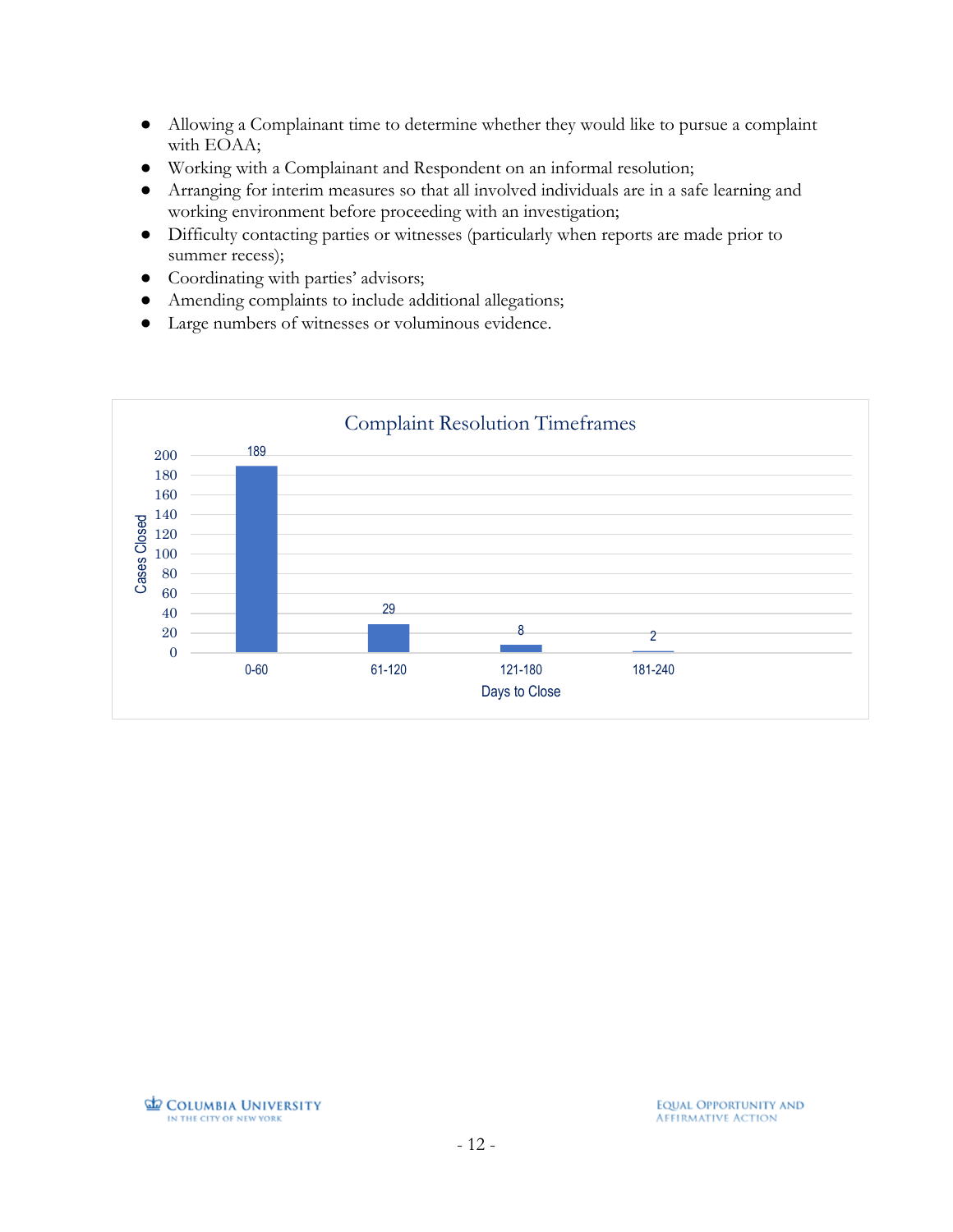

#### <span id="page-13-0"></span>**EOAA Reports by Status**

The charts below include data that identify the status (faculty, staff, other affiliate, $3$  or non-affiliate $4$ ) of the Accused/Respondents and the status of Complainants/Reporters (students, staff, faculty, or other affiliate) in discrimination and harassment matters handled by EOAA. In some instances, there were multiple complainants for the same respondent or multiple respondents for the same complainant.

<span id="page-13-1"></span>

<span id="page-13-2"></span> $\overline{a}$ <sup>3</sup> Other Affiliates are individuals who are contracted workers, University vendors, alumni, field placement supervisors, and organizations with whom Columbia partners to offer student internships.

<sup>4</sup> Non-affiliates include campus visitors without a relationship to the University and individuals without any relationship to Columbia (e.g. an individual walking down Broadway).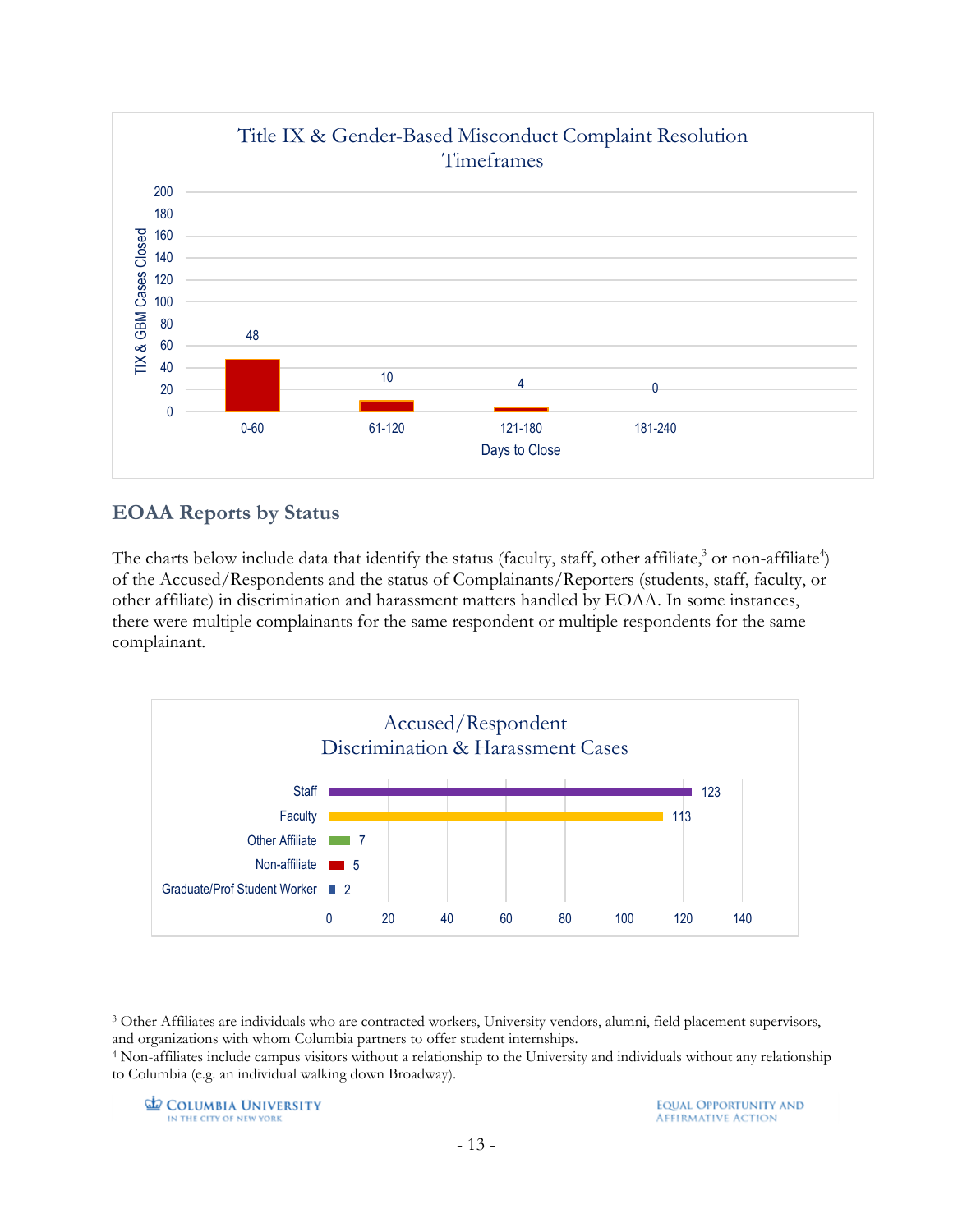

<span id="page-14-0"></span>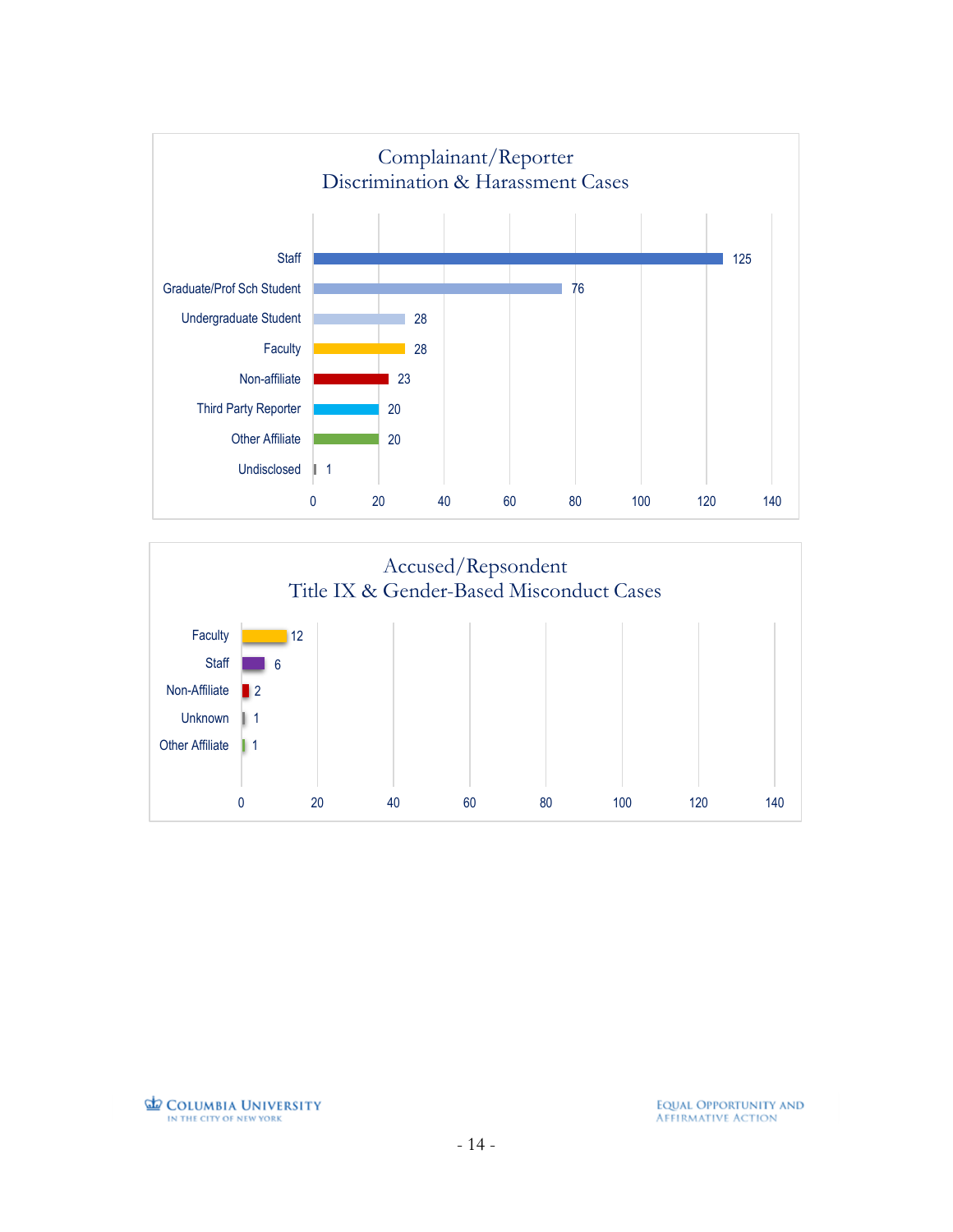

#### <span id="page-15-1"></span><span id="page-15-0"></span>**Romantic and Sexual Relationship Policies**

The Romantic and Sexual Relationship Policies prohibit faculty, staff, and graduate students holding positions of authority from engaging in romantic or sexual relationships with anyone over whom they have academic authority or supervisory capacity. Each of the Policies can be found here: [https://eoaa.columbia.edu/content/romantic-and-sexual-relationships](https://eoaa.columbia.edu/content/consensual-romantic-and-sexual-relationships)

During the 2020–2021 academic year, EOAA received fifteen (15) reports of violations of Columbia's Relationship Policies.

When the Office receives a report, we provide the student or employee over whom the Respondent has academic authority or supervisory capacity an opportunity to share their perspective with EOAA regarding the relationship. The student or employee is not accused of violating the Policy. Instead, they are considered a complainant or a witness in the investigation of a potential Policy violation by the faculty member or other employee who holds authority.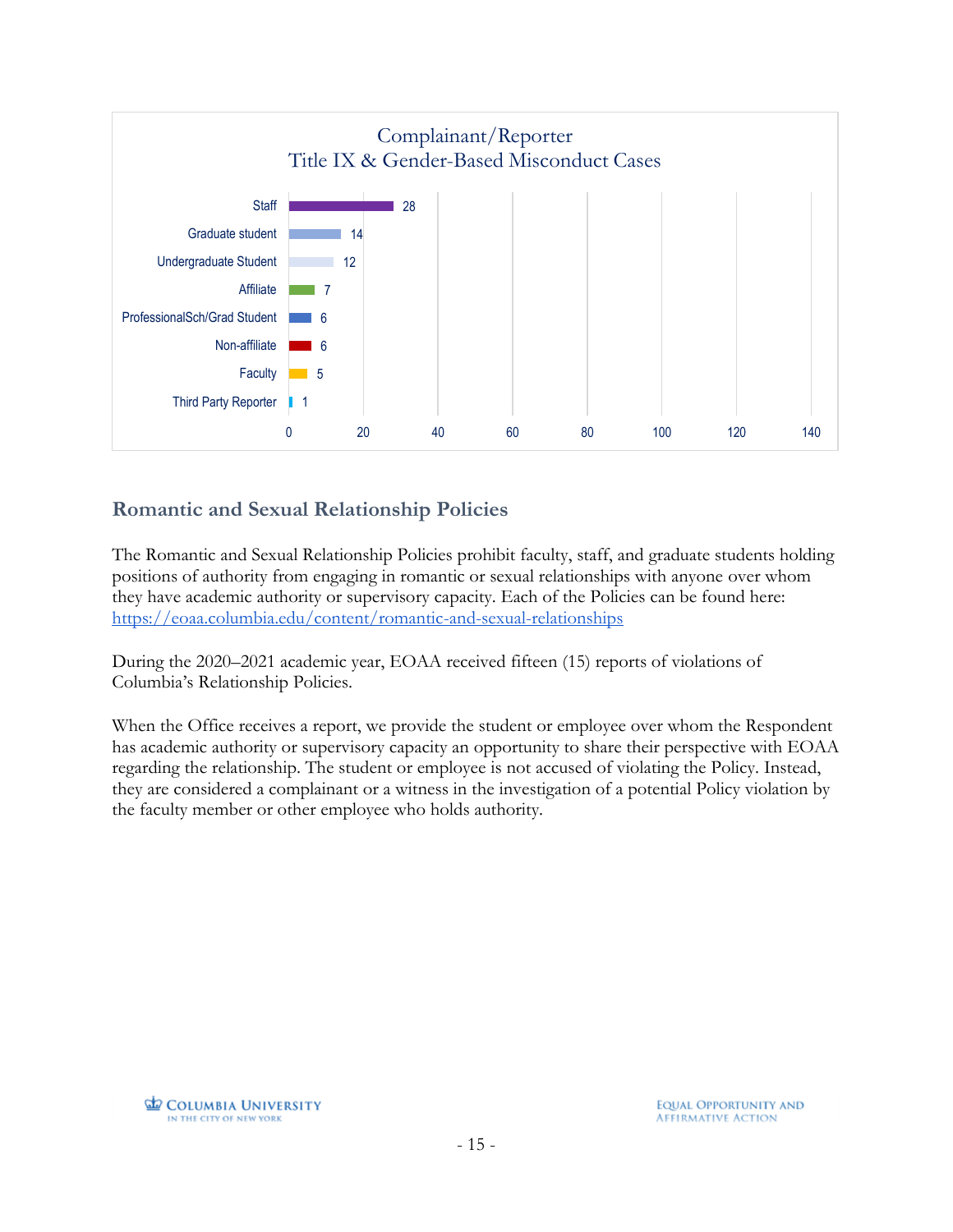#### <span id="page-16-0"></span>**EOAA Case Outcomes**

#### <span id="page-16-1"></span>**Claims Adjudicated Under EOAA Policy**





#### \*Informal Resolution

- Educational intervention
- Administrative resolution
- Resource referral

#### \*\*Outside Purview/Referral to Other Office

- Human Resources
- Faculty Affairs
- Deans/Department Chairs/Supervisors
- Student Conduct and Community Standards
- General Counsel's Office

**L** COLUMBIA UNIVERSITY IN THE CITY OF NEW YORK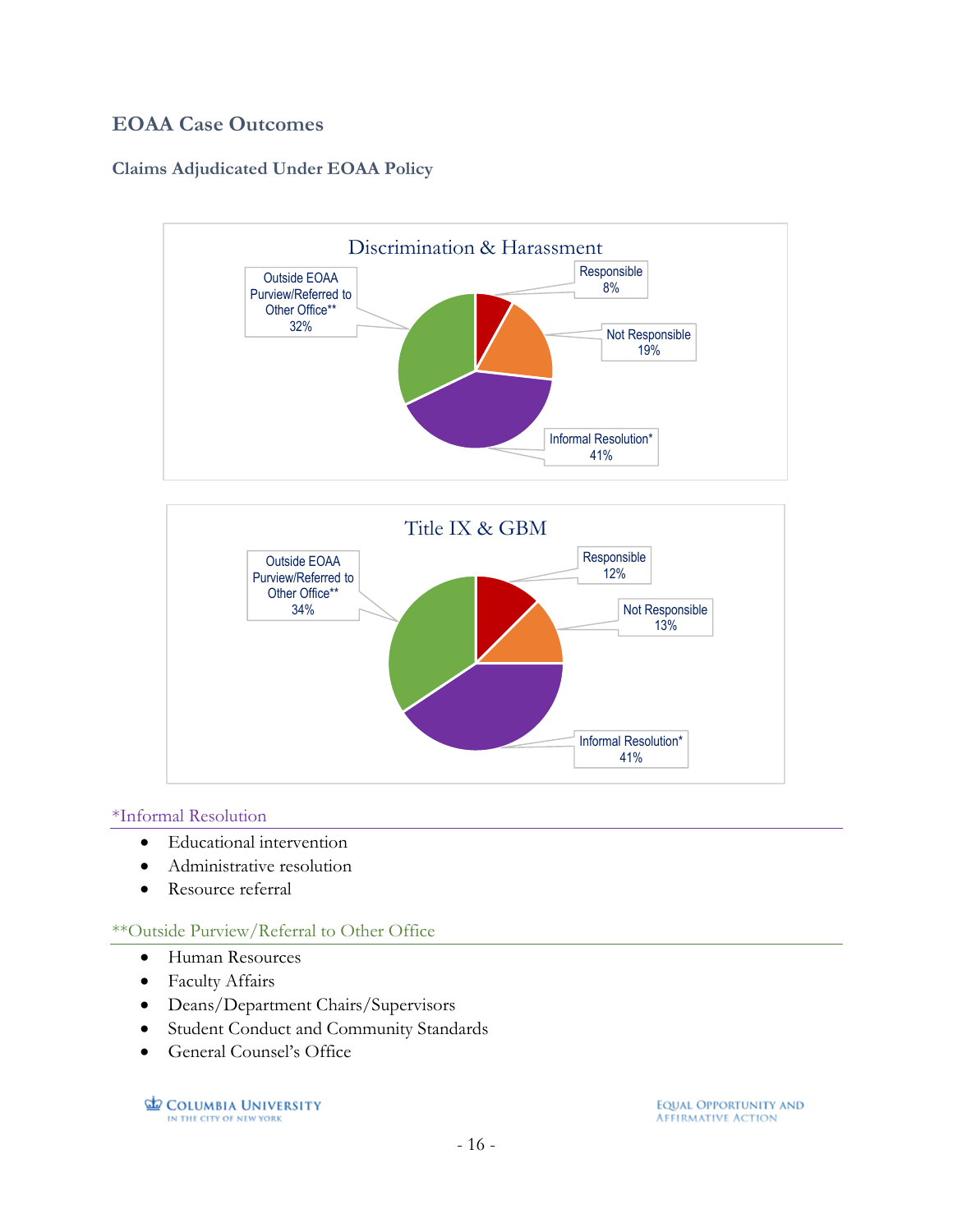#### <span id="page-17-0"></span>**Closed Complaints**